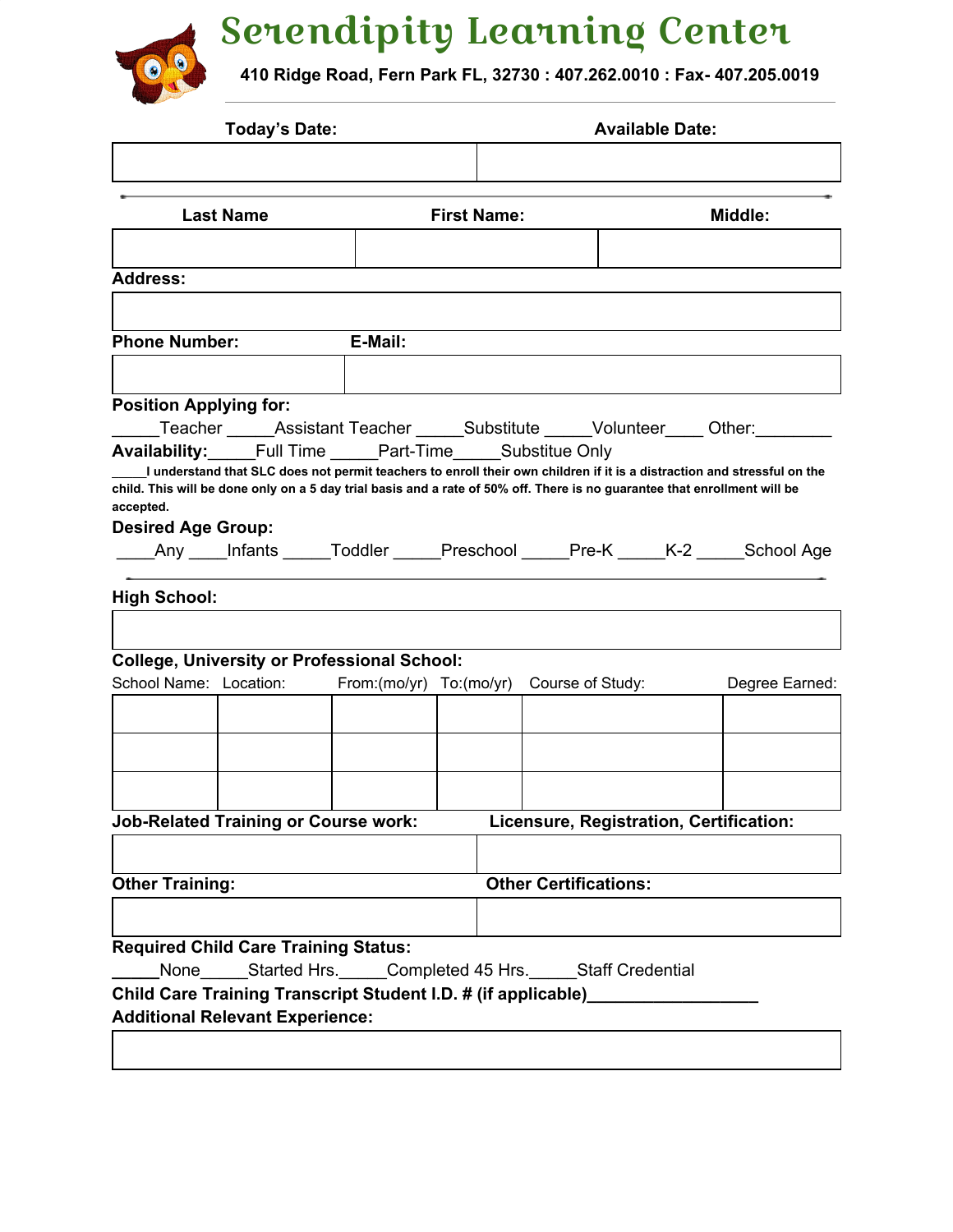| <b>Languages Spoken:</b> | <b>Sign Language Knowledge:</b> |
|--------------------------|---------------------------------|
|                          |                                 |

## **Background Information:**

NOTE: A "YES" answer to these questions will not automatically bar you from employment. The nature, job-relatedness, severity and date of the offense in relation to the position for which you are applying are considered [see §112.011, F.S.]

**Have you ever been convicted of a felony or a first-degree misdemeanor?**\_\_\_\_yes\_\_\_\_No If Yes, what charges?

**Have you ever worked in a facility that has had a license denied, revoked, or suspended in any state or jurisdiction or has been the subject of a disciplinary action or been fined while employed** in a child care facility? \_\_\_\_\_yes\_\_\_\_No- If Yes, Explain:

**Are you over the age of 18?**\_\_\_\_yes\_\_\_\_No

**Citizenship:** The state of Florida hires only U.S. citizens and lawfully authorized alien workers. You will be required to provide identification and either proof of citizenship or proof of

authorization to work in the U.S. **Are you a U.S. Citizen?** \_\_\_\_yes\_\_\_\_No

|                            |            | If no, are you legally authorized to accept employment with the specific hiring authority |
|----------------------------|------------|-------------------------------------------------------------------------------------------|
| to which you are applying? | <b>ves</b> |                                                                                           |

\_\_\_\_\_\_\_\_\_\_\_\_\_\_\_\_\_\_\_\_\_\_\_\_\_\_\_\_\_\_\_\_\_\_\_\_\_\_\_\_\_\_\_\_\_\_\_\_\_\_\_\_\_\_\_\_\_\_\_\_\_\_\_\_\_\_\_\_\_\_\_\_\_\_\_

**Please list any other states that you have lived in within the past 5 years:**

**Have you lived in any other state besides Fl in the last 5 years?**

**How did you hear about Serendipity Learning Center?**

**Do you have any relatives that work for Serendipity?** \_\_\_\_yes\_\_\_\_No

If yes, Who?

**Work History, Please list the past 5 years & any related experience (starting w/ the most recent):**

| <b>Company Name</b><br>1. |                            |      | <b>Job Title</b> |                           |  |  |
|---------------------------|----------------------------|------|------------------|---------------------------|--|--|
| <b>Supervisor</b>         |                            |      | Telephone        |                           |  |  |
| <b>Address:</b>           |                            |      |                  | <b>May Contact</b>        |  |  |
|                           | Street & No.               | City | <b>State</b>     | Zip                       |  |  |
| Dates of employment       |                            | to   |                  | <b>Hourly/Salary Rate</b> |  |  |
|                           | month/Year                 |      | month/year       |                           |  |  |
| <b>Job Duties:</b>        | <b>Reason for leaving:</b> |      |                  |                           |  |  |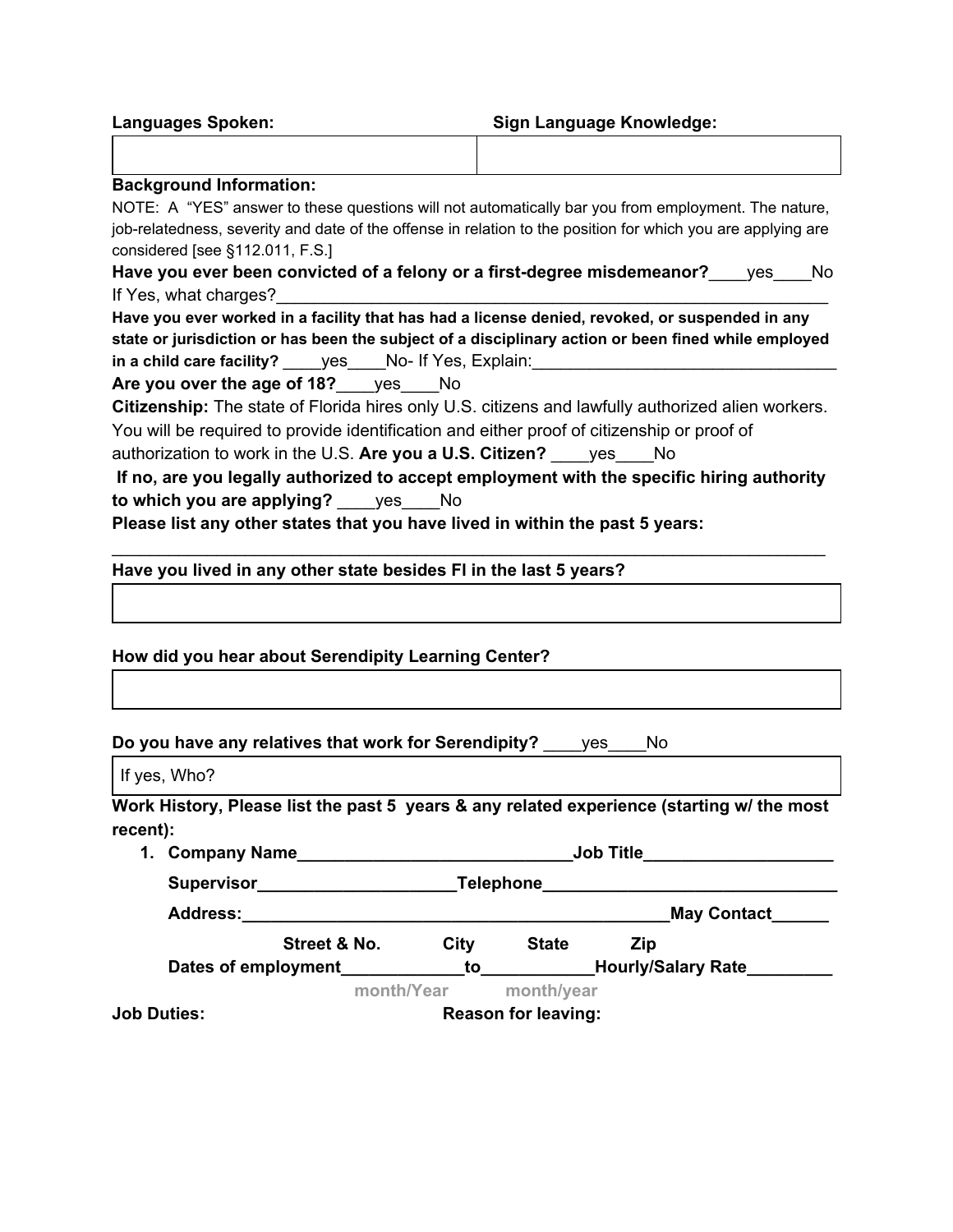| <b>For Office Use Only</b><br>Person Contacted: _____________________Verified by: ____________________________<br>Verify employment dates ____Verify position held: ____Verify duties: ____Verify<br>Reason for leaving: Is the reference aware of any information that might affect<br>this individual's stability for employment in a position where he or she would have<br>direct contact with children/children's records? ________ If yes to any of these, ask                                                                                                                             |                       |                            |                                                                                   |  |  |  |
|--------------------------------------------------------------------------------------------------------------------------------------------------------------------------------------------------------------------------------------------------------------------------------------------------------------------------------------------------------------------------------------------------------------------------------------------------------------------------------------------------------------------------------------------------------------------------------------------------|-----------------------|----------------------------|-----------------------------------------------------------------------------------|--|--|--|
|                                                                                                                                                                                                                                                                                                                                                                                                                                                                                                                                                                                                  |                       |                            |                                                                                   |  |  |  |
|                                                                                                                                                                                                                                                                                                                                                                                                                                                                                                                                                                                                  |                       |                            | Supervisor______________________________Telephone_______________________________  |  |  |  |
|                                                                                                                                                                                                                                                                                                                                                                                                                                                                                                                                                                                                  |                       |                            |                                                                                   |  |  |  |
| Street & No. City State Zip                                                                                                                                                                                                                                                                                                                                                                                                                                                                                                                                                                      |                       |                            |                                                                                   |  |  |  |
|                                                                                                                                                                                                                                                                                                                                                                                                                                                                                                                                                                                                  |                       |                            | Dates of employment_____________to_____________Hourly/Salary Rate_________        |  |  |  |
|                                                                                                                                                                                                                                                                                                                                                                                                                                                                                                                                                                                                  | month/Year month/year |                            |                                                                                   |  |  |  |
| <b>Job Duties:</b>                                                                                                                                                                                                                                                                                                                                                                                                                                                                                                                                                                               |                       | <b>Reason for leaving:</b> |                                                                                   |  |  |  |
| Person Contacted: ____________________Verified by:______________________________<br>Verify employment dates _____Verify position held:      ____Verify duties:      ____Verify<br>Reason for leaving:_______Is the reference aware of any information that might affect<br>this individual's stability for employment in a position where he or she would have<br>reference to explain the contract of the contract of the contract of the contract of the contract of the contract of the contract of the contract of the contract of the contract of the contract of the contract of the contr |                       |                            |                                                                                   |  |  |  |
|                                                                                                                                                                                                                                                                                                                                                                                                                                                                                                                                                                                                  |                       |                            |                                                                                   |  |  |  |
|                                                                                                                                                                                                                                                                                                                                                                                                                                                                                                                                                                                                  |                       |                            | Supervisor____________________________Telephone_________________________________  |  |  |  |
|                                                                                                                                                                                                                                                                                                                                                                                                                                                                                                                                                                                                  |                       |                            |                                                                                   |  |  |  |
| Street & No.                                                                                                                                                                                                                                                                                                                                                                                                                                                                                                                                                                                     | <b>City</b>           | <b>State</b>               | Zip<br>Dates of employment_____________to____________Hourly/Salary Rate__________ |  |  |  |
| <b>Job Duties:</b>                                                                                                                                                                                                                                                                                                                                                                                                                                                                                                                                                                               | month/Year month/year |                            |                                                                                   |  |  |  |
| <b>For Office Use Only</b><br>Person Contacted: __________________Verified by:________________________________<br>Verify employment dates _____Verify position held:_____Verify duties:_____Verify<br>Reason for leaving:<br>List the reference aware of any information that might affect<br>this individual's stability for employment in a position where he or she would have<br>direct contact with children/children's records? _________ If yes to any of these, ask<br>reference to explain and a series of the series of the series of the series of the series of the series of the    |                       | <b>Reason for leaving:</b> |                                                                                   |  |  |  |